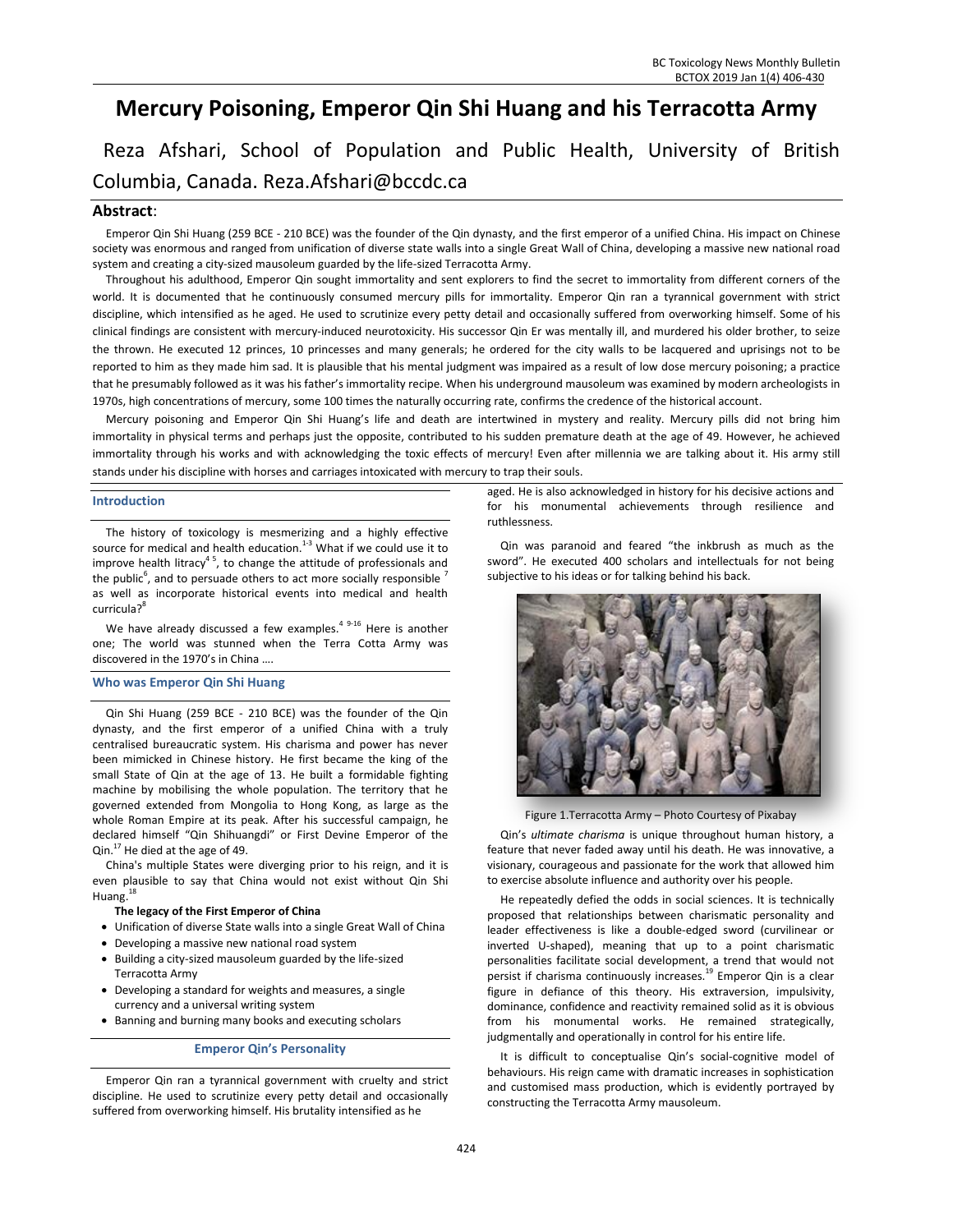It became clear that Chinese imperialism was going to end if he really died. He did not train or introduce a successor. He executed scholars, influential figures and commoners to an extent that the Empire ran out of man power and was left in limbo and chaos. I wonder if he himself wanted it that way, or he really believed that he is going to last for 10,000 generations. Even biblical figures Adam and Noah did not live that long!

Unfortunately, his strong personality was devoid of good human qualities, moral values or compassion. He never fought for happiness or freedom of his subjects or pressured them to be "good" citizens, instead valuing submission above all. He was harmful to society and the livelihood of his people.

# **What was the Terracotta Army**

When archaeologist Zhao Kangmin was notified that local farmers had found life-size pottery heads and several bronze arrowheads near the city of Xian in central China in April 1974, he would have never thought that he was on the verge of discovering the tomb of China's first emperor, Qin Shi Huang. Eventually 8,000 (1300 soldiers) soldiers, including horses and chariots, were discovered in this site (Figures 1 and 2).<sup>20</sup>

Qin Shi Huang's mighty tomb was guarded by the Terracotta Warriors in a site 200 times bigger than Egypt's Valley of the Kings. His huge mausoleum was supposed to protect the emperor in the afterlife.

Although this site is widely recognised as a Chinese national treasure these days, his discoverer Zhao Kangmin who died in 2018 at the age of 81 remained underappreciated according to a BBC report.

Surprisingly, three of the original seven farmers who reported the site died under terrible circumstances. $21$  Was this site a curse for those who revealed it similar to the discoverers of the Egyptian mummies?



Figure 2. Terracotta Army – Emperor Qin's mausoleum. RA©

Qin magnified his *personal* charisma with a stable *professional* charisma demonstrated by his Terracotta Army. He promised not only a blissful afterlife, but also a tangible manifestation of immortality in the shape of individual human sized personas. In his followers' eyes, Qin was definitely a healer to cure death.

--- The Terracotta Army is another example of his long lasting charisma, manifested both in his private and professional life. The construction of this mausoleum was a visual confirmation of his charisma. --- Which one of his inner circle could have not been mesmerised by being involved in developing or even witnessing this mausoleum. He promised what were seen as immortal clay statues that would trap and keep alive their souls and last for millennia!

The warriors' faces are solid and their bodies still. At 185 to 194 centimetres, they are modestly taller than ordinary people to

reflect their impressive personalities and give everyone a sense of superiority. --- No visitor forgets the powerful atmosphere of the mausoleum. The Terracotta Army has become a part of the human psyche!

# **In pursuit of immortality**

Throughout his adulthood, Emperor Qin was hungry for immortality, and seriously searched for it. In the absence of contemporary scientific information on balanced diet and exercise to elongate his life, he was actively seeking advice from all scholars and physicians and even sent explorers to find the secret to immortality from different corners of the world. It is highly controversially claimed that some of his methods were inspired by ancient Greek influence.<sup>22</sup> Historic writings show that a herb that was collected from an auspicious local mountain was suggested to him for immortality. 20

In the pursuit of immortality, he was delusional. He viewed death as an absolute failure, and eventually misled himself that he is going to last for 10,000 generations. Even today, many people believe that he is going to come back and run an Empire that extends beyond his homeland geographical Empire, China. --- Did you enjoy watching the action-adventure fantasy film directed by Rob Cohen, "The Mummy: Tomb of the Dragon Emperor"? Be honest, do you want to be the devil who brings him back or the hero who defeats him? People are fascinated with the concept of immortality, in particular if the dead is going to come back to life.

In his quest for immortality, Emperor Qin eventually fell in love with mercury and started consuming mercury pills that were prepared by his alchemists and court physicians for this purpose.<sup>23</sup>

# **How could mercury cause immortality?**

In my view, the "theory" behind using mercury for immortality was based on first, the observation that "mercury was able to absorb gold and silver from ores.<sup>24</sup> Elemental mercury, even today, is used in artisanal and small-scale gold mining. In this process, mercury is mixed with gold-containing materials, forming a mercury-gold amalgam. The combination is then heated, by which mercury is vaporized leaving the gold and silver behind.<sup>2</sup>

--- Second, in the case of death, it was presumed that the soul, the most precious element of beings, is separated from the body and goes to heaven somewhere in the sky according to the dominant belief prior to and around Qin's era. The physical body was then buried. Creating the heavenly bodies was a land mark of his thoughts. Taking both factors into account, they were looking to keep the soul in the body after death. Perhaps having mercury in the body would prevent the golden part of being, the soul, to leave the body, and therefore immortality may happen and last for 10,000 generations as he promised. This is my theory, anyway.

 Emperor Qin and his over Terracotta Army made up of 10,000 warriors, highly contaminated even today (see below), kept the place secret as it was the location that their souls were trapped. They were so efficiently secretive that no one new such an Army even existed for over 2,000 years until the mausoleum was discovered by accident in 1970s.

Emperor Qin regularly consumed low dose mercury and gradually intoxicated himself with this element. He died suddenly at the age of 49, which is alleged to be related to mercury poisoning. In addition to pursuing immortality, other evidence exists supporting mercury's involvement in his life.

#### **Evidence from ancient texts**

100 years after the he died, the great historian Sima Qian wrote that his tomb mound had a stockpile of treasures in an imitation of the universe, mercury representing the rivers and oceans and gems on the ceiling representing the stars.<sup>26</sup> But Sima Qian did not mention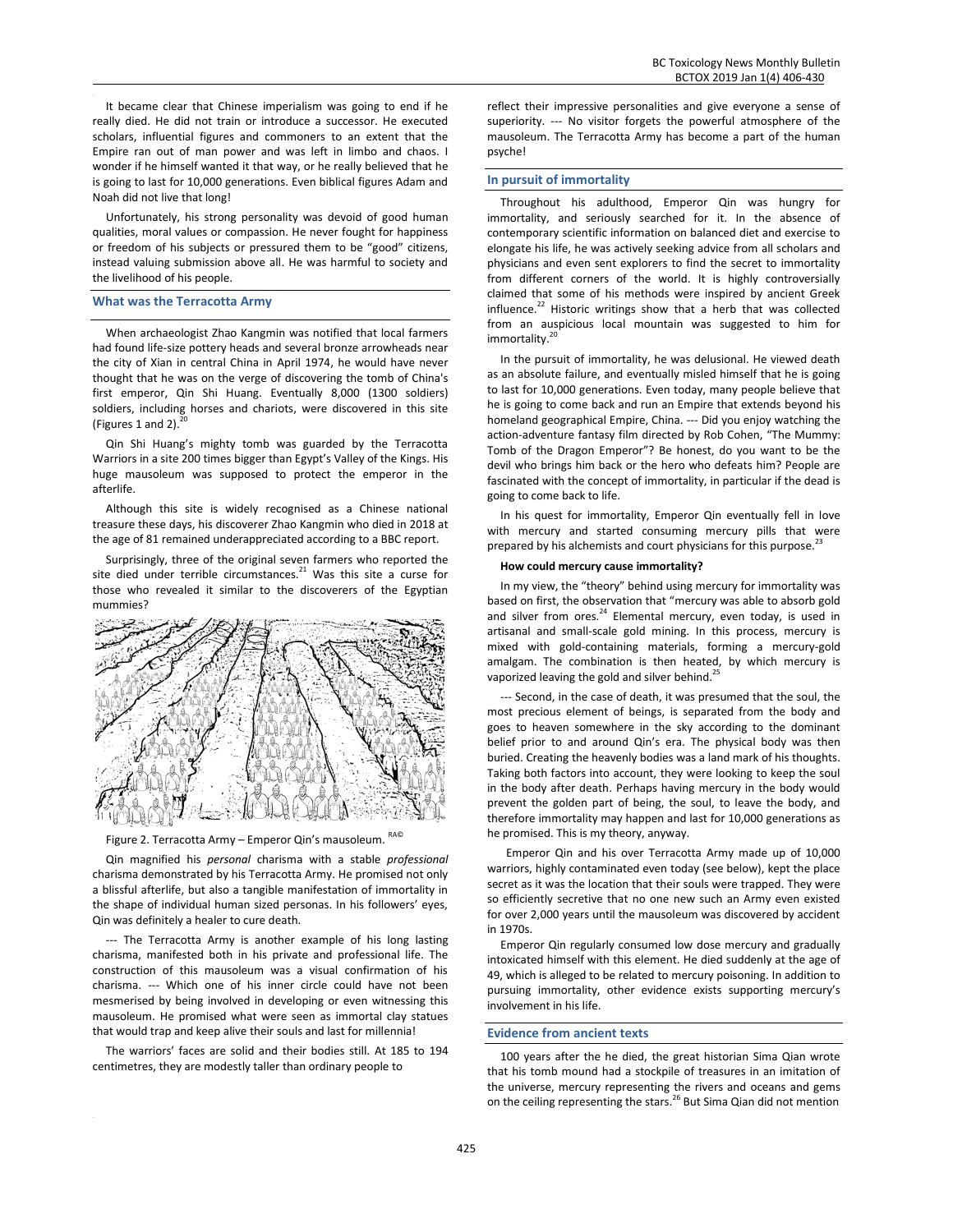the place of his tomb and if such an army exists. --- Apparently, secrets of the Emperor's and his army's mausoleum were sealed.

# **Evidence from archeological studies**

When his underground mausoleum was discovered in 1974, archeologists inserted probes deep into and tested the tomb mound for heavy metals. Their study revealed unusually high concentrations of mercury some 100 times the naturally occurring rate, which confirms the credence of the historical account (Figure 3). $^{27}$  Later extensive geochemical studies also confirmed abnormally high concentrations of mercury in his mausoleum (Figure 4).<sup>28</sup>  $^{29}$   $^{30}$ 

The actual tomb is still sealed (untouched) due to its conditions, which according to rumors is protected with many tricks and supranatural curses!



Figure 3. Sample layout and mercury content over the tomb mound of Emperor Qin Shi Huang. Adopted with modification from reference ( <sup>28</sup>).

Archeological studies confirmed the ancient texts. Mercury was in fact used in constructing his mausoleum to simulate the heavenly rivers and streams in his territory. Diamonds and pearls were used to replicate the sun, the moon and other stars.<sup>3</sup>



Figure 4. Variation of Hg-content in soil along the Lishan mountain-Fish Pond line. Adopted with modification from reference  $^{28}$ ).

# **Evidence of mercury poisoning from the Emperor's clinical manifestation**

#### **What is mercury?**

Mercury (Hg, quicksilver) exists both naturally and anthropogenically, and is a sliver colour liquid under room temperature (Figure 5).



Figure 5. A drop of liquid mercury under room temperature.

Manifestations of chronic low dose mercury toxicity include gastrointestinal, renal and neurologic complications. Neurologic symptoms related to chronic inorganic *mercurialism* are varied and include:

- *mercurial tremor* (a central intention tremor that is abolished during sleep),
- *neurasthenia* (fatigue, depression, headaches, hypersensitivity to stimuli, psychosomatic complaints, weakness, and loss of concentration),
- *erethism* (easy blushing and extreme shyness of the afflicted, anxiety, emotional liability, irritability, insomnia, anorexia, weight loss, and delirium, and
- a mixed sensorimotor neuropathy, ataxia, concentric constriction of visual fields (tunnel vision), and anosmia.

In cases of mercury poisoning violent behaviour, assaults and hallucination has also been reported.<sup>32</sup>

Emperor Qin was an apprehensive person and extremely afraid of death. Maghazaji (1974) scientifically reported a case of mercury poisoning with intense fear of dying, so perhaps the Emperor's fear was potentiated by his mercury use.<sup>33</sup> Qin was irritable and an insomniac. He suffered from exhaustion related to work overload and fatigue. He was a brutal version of Alice in Wonderland! Everything amazed him. He was ambitious with lots of ideas and inspirations.

His unstable emotional state manifested through his exaggerated changes of mood. He used to scrutinize every petty detail.

--- Psychologically speaking, his symptoms fit into chronic mercury poisoning! Research has shown that abnormal performance on neuropsychological tests persists over a prolonged period of time following mercury poisoning, and may be irreversible.

In general, it is plausible that mercury contributed to his behaviour and death, which makes his case the earliest recorded death as a result of mercury poisoning.<sup>34</sup>

Having said that, mercury poisoning and, in particular, severe cases are presented with a wide range of clinical manifestations. We have no way today to see if he suffered from those symptoms or not. Judging a poisoning by psychological symptoms alone is farfetched.

#### **Evidence from the Emperor's successor**

Due to Qin's brutality, he left behind a large kingdom which was short of scholars and man power, and a paranoid family. Following his unexpected death, an old version of the bloodbaths reminiscent Game of Thrones happened, and eventually, one of his many sons, Qin Er Shi [Huhai] and Premier Li Si, Chief Eunuch Zhao Gao conspired to murder the Emperor's oldest son [Fusu] and the presumed heir to seize the throne. Fusu was ordered to commit suicide using a forge letter from his late father.

He was too weak to fill his father's shoes, and his family's dynasty that was supposed to last for 10,000 generations lasted just three years before he was brutally overthrown and forced to commit suicide. The young Emperor was mentally peculiar and ill.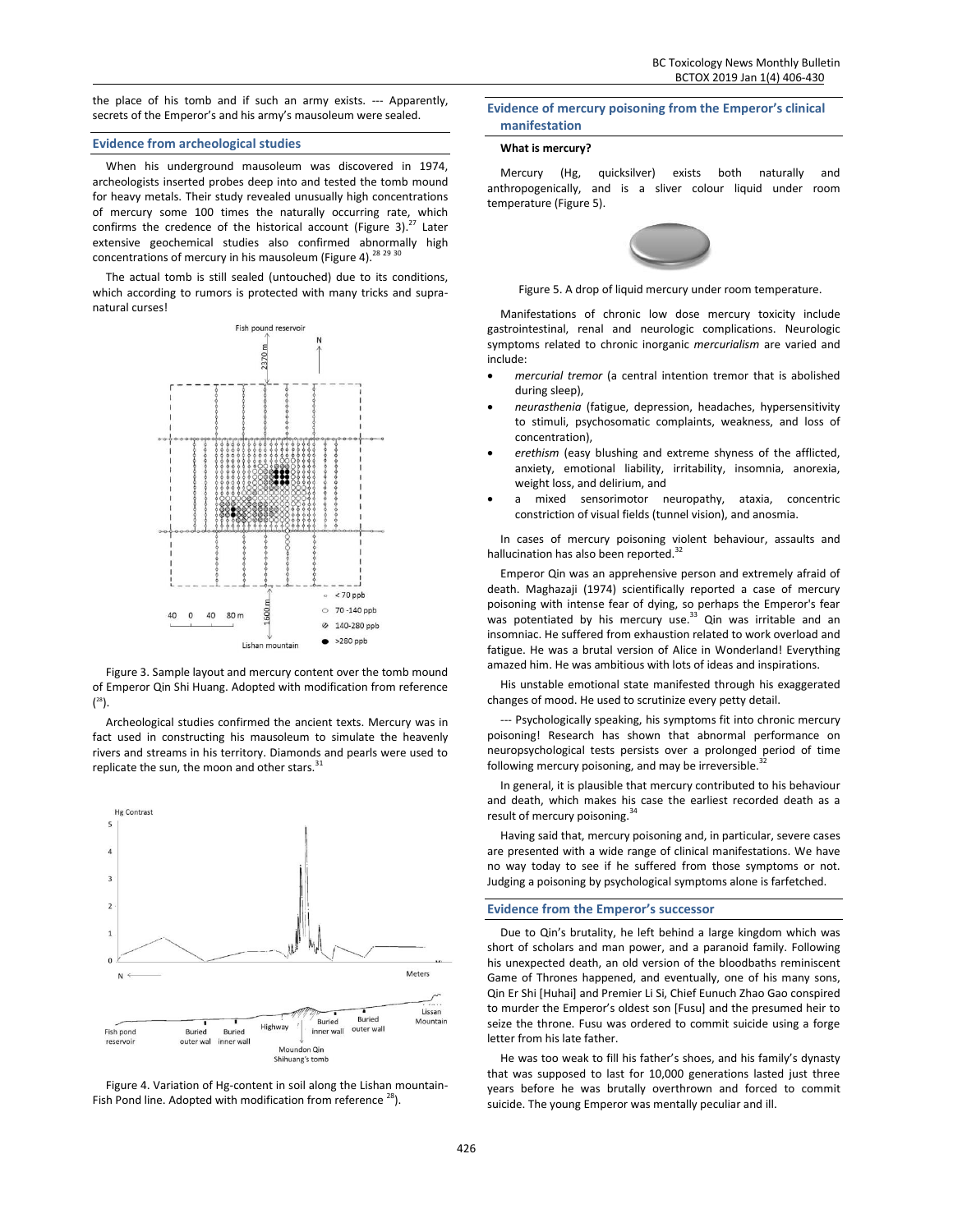He executed 12 princes, 10 princesses and many generals. He astonishingly ordered to lacquer the city walls and to not report uprisings; those who did were punished for making him sad. --- What if his mental judgment was impaired as a result of mercury poisoning? His strange behaviours were more consistent with low dose mercury poisoning; a practice that he presumably followed after his father's immortality recipe.

# **Reliability of the report**

Revisiting a 2000 year old cold case through a scientific lens is very difficult. I tried to evaluate the strength of evidence regarding the reliability of toxic attribution of this event, which are summarised in Table 1.

First, we know for sure that Emperor Qin was regularly consuming mercury pills from the ancient Chinese historical documents in pursuit of immortality. Second, recent archeological and environmental toxicological studies confirm his obsession and high exposure to this element. As a result to both independent evidence (historical documents and archeological toxicology tests), the myth of Emperor Qin's high mercury exposure is scientifically reliable.

Table 1. Strength of evidence and reliability of toxic attribution of events.

| Type of evidence*                            | Strength  |
|----------------------------------------------|-----------|
| Documentation of high exposure               | $^{+++}$  |
| Environmental laboratory findings            | $^{+++}$  |
| Psychological and clinical findings          | $+^*$     |
| His son's behavioural profile                | $^{++}$   |
| Suspicious Circumstances                     | $\ddot{}$ |
| Human laboratory findings                    | -131      |
| Reliability of attributing to toxic exposure | Confirmed |

<sup>-</sup> No evidence (improbable), <sup>+</sup> weak evidence (possible), <sup>++</sup> moderate evidence (probable), \*\*\* strong evidence (confirmed).

\* Differential diagnosis including personality disorders is highly plausible (++)

\*\* His body is to be exhumed and tested for mercury by Chinese authorities.

Third, his peculiar psychological and behavioural profile to some extent could be justified by low dose mercury poisoning. His era was filled with suspicious circumstances. Although he escaped many assassination attempts, we know with high degree of certainty that he died of mercury poisoning after all. His successor that presumably follow his father's recipe for immortality from childhood, showed more representative clinical manifestation.

In summary, the Emperor's behaviour could be in part attributed to mercury toxicity, although the extent of which may never be known. --- Let's assume that only 30% of his extraordinary behaviour was attributed to mercury toxicity. What would have been mercury's effects on the unification and building the Great Wall, development of the national road system and his mausoleum that is still guarded by the life-sized Terracotta Army? All of which are wonders and pride of humanity even after two millennia.

If he was not exposed to mercury, the course of history could have been changed for better or worse. At least we know with a high degree of certainty that mercury's effects that led to his premature death terminated his extraordinary contribution to human development. On the dark side of it, so many scholars would have been saved if he was not obsessive, paranoid and picky.

Mercury in this case has changed the course of history as it targeted the most powerful man on earth at the time.

#### **Conclusion**

Emperor Qin motivated people around through both love and fear of this world and afterlife. He effectively engaged with his subjects and was able to raise societal awareness to rationalise his views, and reconstruct the culture and the Empire by imposing social changes. Are you familiar with Nietzsche's favorite, Zarathustra brought the news; God is dead! He undermined Christian moral appeals but also created a new set of values to avoid ethical vacuum and banish nihilism. Do you see the similarity with Emperor Qin?

--- He was the earthly incarnation of Friedrich Nietzsche's Übermensch (Superman).

The world was all about him. He did not share his leadership, but his team's effectiveness remained high. He never cared about peoples' suffering, but only pursued his own charismatic needs. In my view his absolute power originated through three sources. First, as it was known from the antiquity, he discovered the power of fear among the elites and commoners.

Second, he promised afterlife, which at his time was the dominant belief in China. Both of which, however, existed in many other contemporary disciplines and religious ideologies.

What has separated him from all other rulers, however, is what he put in front of the eyes of his subjects in this world, in a tangible near future. Prior to him, relatives and close acquaintances of a deceased influential figure were buried with him to serve him in afterlife.

Emperor Qin broke gloriously this frightening tradition. Imagine how impressive this act would have been among the families of the elites; an ultimate display of charisma! Wives, administrative folks, servants, etc. should have loved him.

--- Instead of being slaughtered, they were now supposed to serve him. He created an Army of Clay Statues resembling his acquaintances to be buried with him, not the real people. This honorable act is unique and has not repeated in history.

While capturing the minds of his subjects through constructing the Terracotta Army, he used the mysterious power of mercury in cementing their loyalty and devotion through their potential immortality. Similarly to mercury's ability to separate gold and silver from ore, it was formulated that it can keep the soul not to be separated from the clay if remains there. As a result, he unleashed an enormous social energy not only by the power of fear and promising afterlife, but by bringing distinctively the heaven to the earth.

His top warriors were able to see the immortality buy their own eyes or what he promised, a 10,000 generation glorious Empire. The afterlife was no longer an empty promise, but a tangible reality! In addition, you would have been killed if you did not join him after all!

His long term low dose ingestion of mercury pills did not bring him immortality, and perhaps just the opposite contributed to his sudden premature death at the age of 49. However, he achieved immortality through his works and by celebrating mercury. We still acknowledge his work a couple of millennia after his death. Although he died 2000 years ago, in reality he still rules his 56 square kilometres -that is right 56 square kilometres - tomb complex proudly and firmly.

His army still standing under his discipline with horses and carriages intoxicated with the mercury that has trapped their souls. --- Viva mercury!

#### **Declaration and acknowledgement**

This article has been written in Celebrating the Chinese New Year 2019.